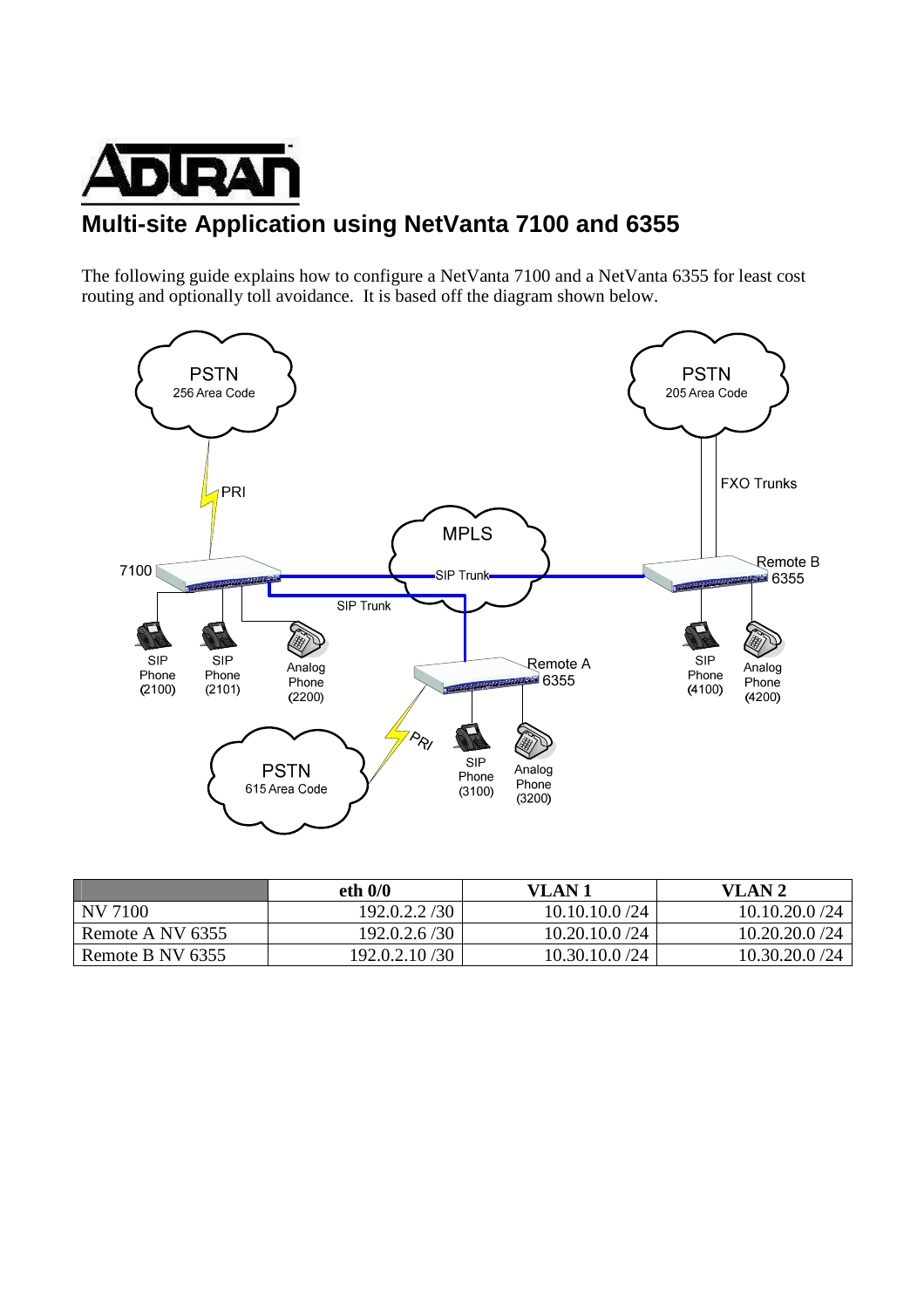#### **Extension Planning**

Before you begin configuring the systems for this application, plan which extensions will be used at each site. It is recommended that you use patterns that are easily matched by wildcards, such as 2XXX, 3XXX, and 4XXX as shown in the diagram above that will be used in this guide.

## **Media Gateway Configuration**

Because inbound calls from the trunks at remote sites will be routed through the NetVanta 7100, it is best to use a loopback interface for the media-gateway on all IP interfaces on both devices.

#### NetVanta 7100

```
interface loop 1 
  ip address 10.10.20.2 255.255.255.255 
  no shutdown 
! 
interface vlan 1 
 … 
  media-gateway ip loopback 1 
! 
interface vlan 2 
 … 
  media-gateway ip loopback 1 
! 
interface eth 0/0 
 … 
  media-gateway ip loopback 1
```
## Remote Site A

```
interface loop 1 
  ip address 10.20.20.2 255.255.255.255 
  no shutdown 
! 
interface vlan 1 
 … 
  media-gateway ip loopback 1 
! 
interface vlan 2 
 … 
  media-gateway ip loopback 1 
! 
interface eth 0/0 
 … 
  media-gateway ip loopback 1
```
#### Remote Site B

```
interface loop 1 
  ip address 10.30.20.2 255.255.255.255 
  no shutdown 
! 
interface vlan 1 
 … 
  media-gateway ip loopback 1
```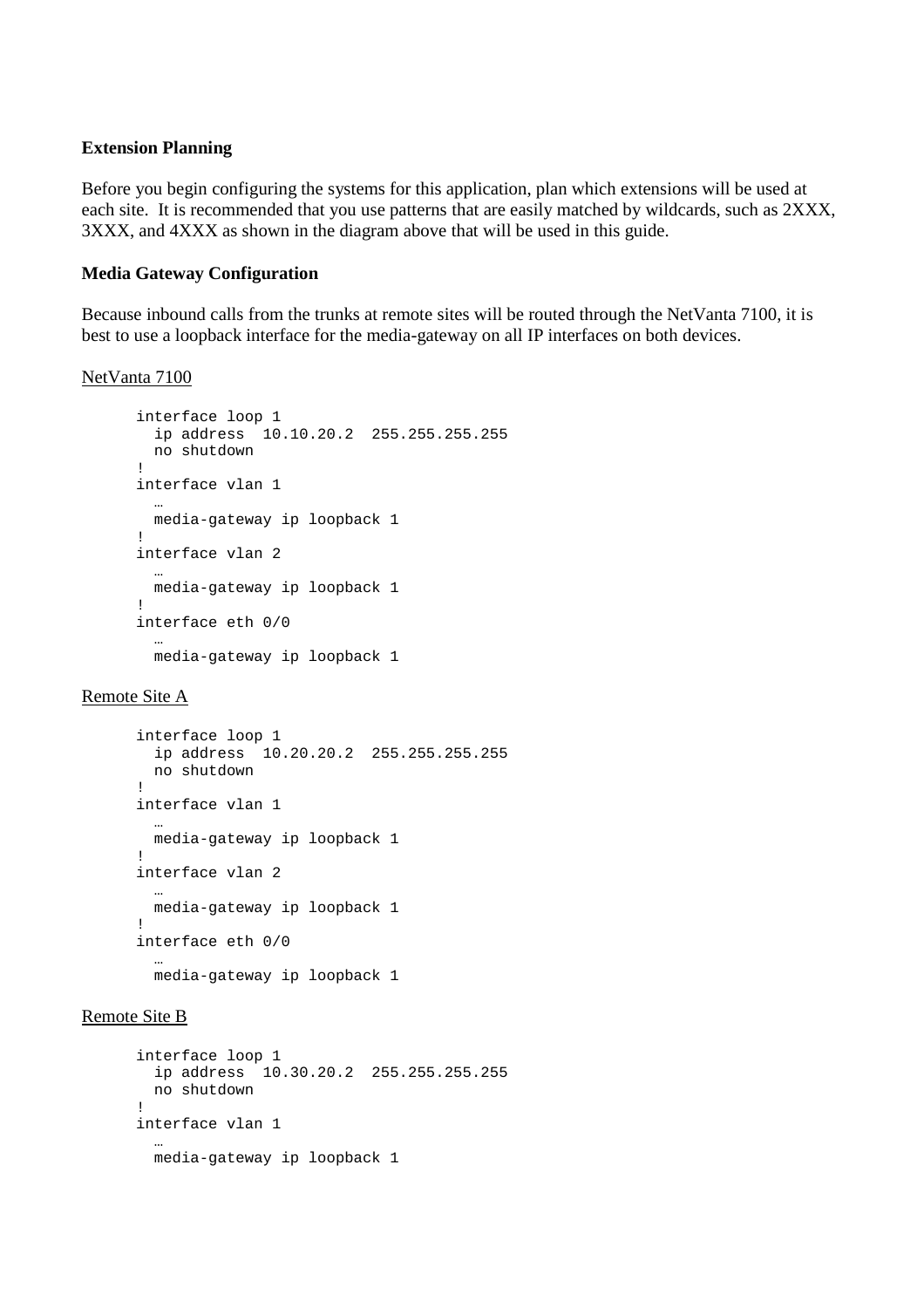```
! 
interface vlan 2 
 … 
   media-gateway ip loopback 1 
! 
interface eth 0/0 
   … 
   media-gateway ip loopback 1
```
# **Phone and Voice User Configuration**

Since **interface loop 1** is being used as the media-gateway, the phones will need to use the loopback IP address as their SIP server. That means for the scenario used in this document, all phones will use 10.10.20.2 as their SIP server.

Steps 5 and 6 from the Remote Phone Configuration Guide

 $(\text{http://kb.adtran.com/article-asp?article=2072&p=2})$  should be followed for all remote phones to ensure they are able to pull their configuration files from the NetVanta 7100. In this scenario, eth 0/0 is being used as the WAN on both devices.

# **NetVanta 6355 DHCP Pool Configuration**

The DHCP pools for the phones on the remote NetVanta 6355 should be setup to point to the WAN interface (eth 0/0 in this scenario) of the NetVanta 7100 for the boot server. In this scenario, the DHCP pools on the NetVanta 6355s would be configured as shown below:

## Remote Site A

```
ip dhcp-server pool "LAN_pool" 
  network 10.20.10.0 255.255.255.0 
  dns-server 10.20.10.1 
  netbios-node-type h-node 
  default-router 10.20.10.1 
  ntp-server 10.20.10.1 
   timezone-offset -6:00 
  option 66 ascii ftp://polycomftp:password@192.0.2.2/Polycom 
  option 157 ascii 
TftpServers=0.0.0.0,FtpServers=192.0.2.2:/ADTRAN,FtpLogin=polycomftp,FtpPassw
ord=password,Layer2Tagging=True,VlanID=2 
! 
ip dhcp-server pool "VoIP_pool" 
  network 10.20.20.0 255.255.255.0 
  dns-server 10.20.20.1 
  netbios-node-type h-node 
  default-router 10.20.20.1 
  ntp-server 10.20.20.1 
  timezone-offset -6:00 
  option 66 ascii ftp://polycomftp:password@192.0.2.2/Polycom 
  option 157 ascii 
TftpServers=0.0.0.0,FtpServers=192.0.2.2:/ADTRAN,FtpLogin=polycomftp,FtpPassw
ord=password,Layer2Tagging=True,VlanID=2
```
## Remote Site B

ip dhcp-server pool "LAN\_pool"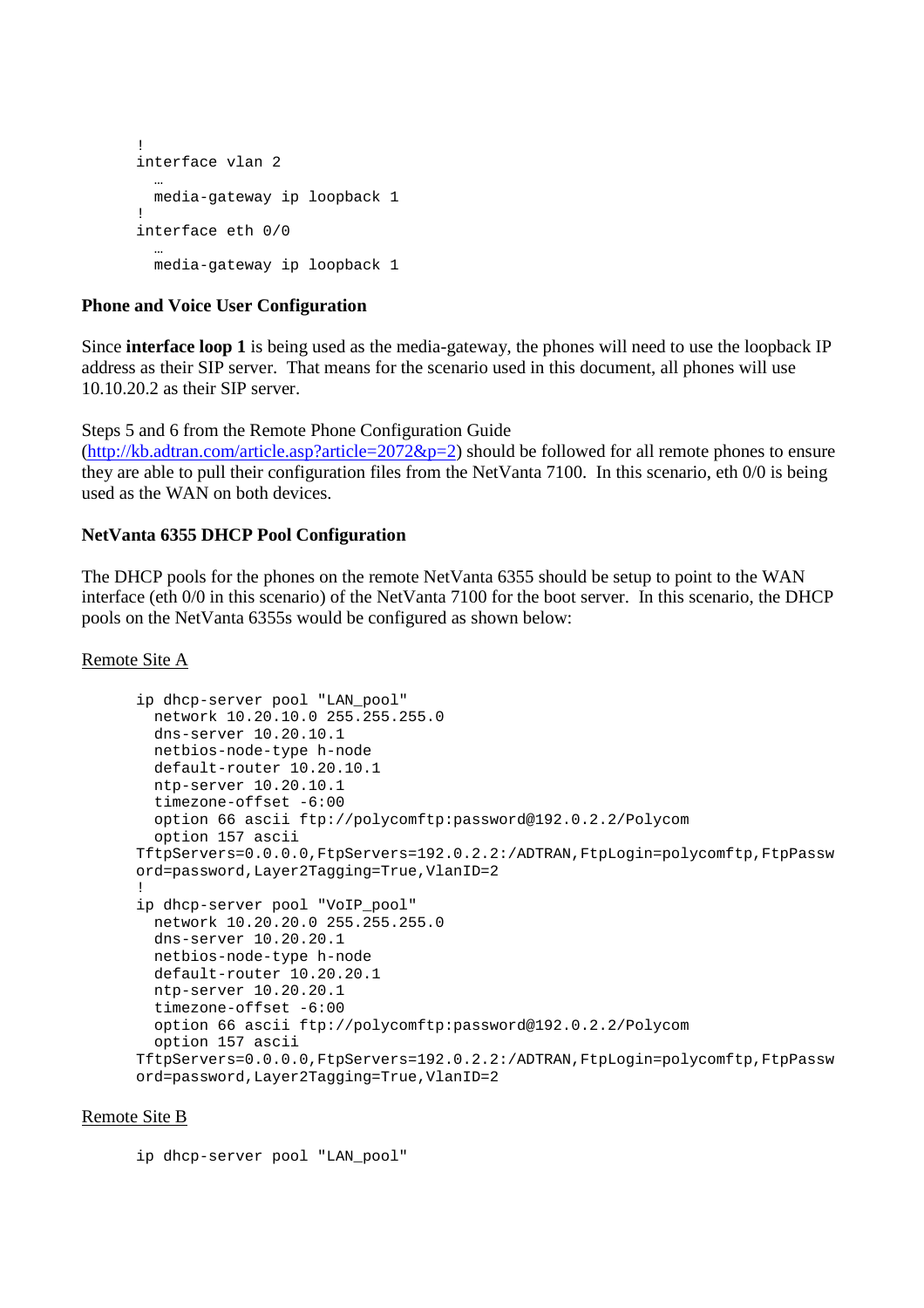```
 network 10.30.10.0 255.255.255.0 
  dns-server 10.30.10.1 
  netbios-node-type h-node 
  default-router 10.30.10.1 
  ntp-server 10.30.10.1 
  timezone-offset -6:00 
   option 66 ascii ftp://polycomftp:password@192.0.2.2/Polycom 
  option 157 ascii 
TftpServers=0.0.0.0,FtpServers=192.0.2.2:/ADTRAN,FtpLogin=polycomftp,FtpPassw
ord=password,Layer2Tagging=True,VlanID=2 
! 
ip dhcp-server pool "VoIP_pool" 
  network 10.30.20.0 255.255.255.0 
  dns-server 10.30.20.1 
  netbios-node-type h-node 
  default-router 10.30.20.1 
  ntp-server 10.30.20.1 
   timezone-offset -6:00 
   option 66 ascii ftp://polycomftp:password@192.0.2.2/Polycom 
   option 157 ascii 
TftpServers=0.0.0.0,FtpServers=192.0.2.2:/ADTRAN,FtpLogin=polycomftp,FtpPassw
ord=password,Layer2Tagging=True,VlanID=2
```
# **QoS Considerations**

To ensure voice quality, QoS should be setup on all units as described in step 8 in the Remote Phone Configuration Guide (http://kb.adtran.com/article.asp?article=2072&p=2).

## **NetVanta 6355 SIP Trunk & Grouped Trunk Configuration**

A SIP trunk and grouped trunk needs to be created on each NetVanta 6355 for the purpose of sending calls from the PSTN trunks on the NetVanta 6355 back to the NetVanta 7100 for routing. This trunk is also used for sending calls from analog phones to the NetVanta 7100 for routing. The IP address used should be the media gateway IP address (10.10.20.2). SIP keep-alives are used to make sure all units maintain the correct call state in case of network connectivity issues.

```
voice trunk T01 type sip 
   description "NV 7100" 
   sip-server primary 10.10.20.2 
  grammar from host local 
   sip-keep-alive info 60 
  default-ring-cadence internal 
! 
voice grouped-trunk NV7100 
  no description 
  trunk T01 
  accept MXXX cost 0 
  accept 9-NXX-XXXX cost 0 
   accept 9-1-NXX-NXX-XXXX cost 0 
   accept 9-1-800-NXX-XXXX cost 0 
   accept 9-1-888-NXX-XXXX cost 0 
   accept 9-1-877-NXX-XXXX cost 0 
   accept 9-1-866-NXX-XXXX cost 0 
   accept 9-1-855-NXX-XXXX cost 0 
   accept 9-011-$ cost 0 
   accept 9-411 cost 0 
   accept 9-611 cost 0
```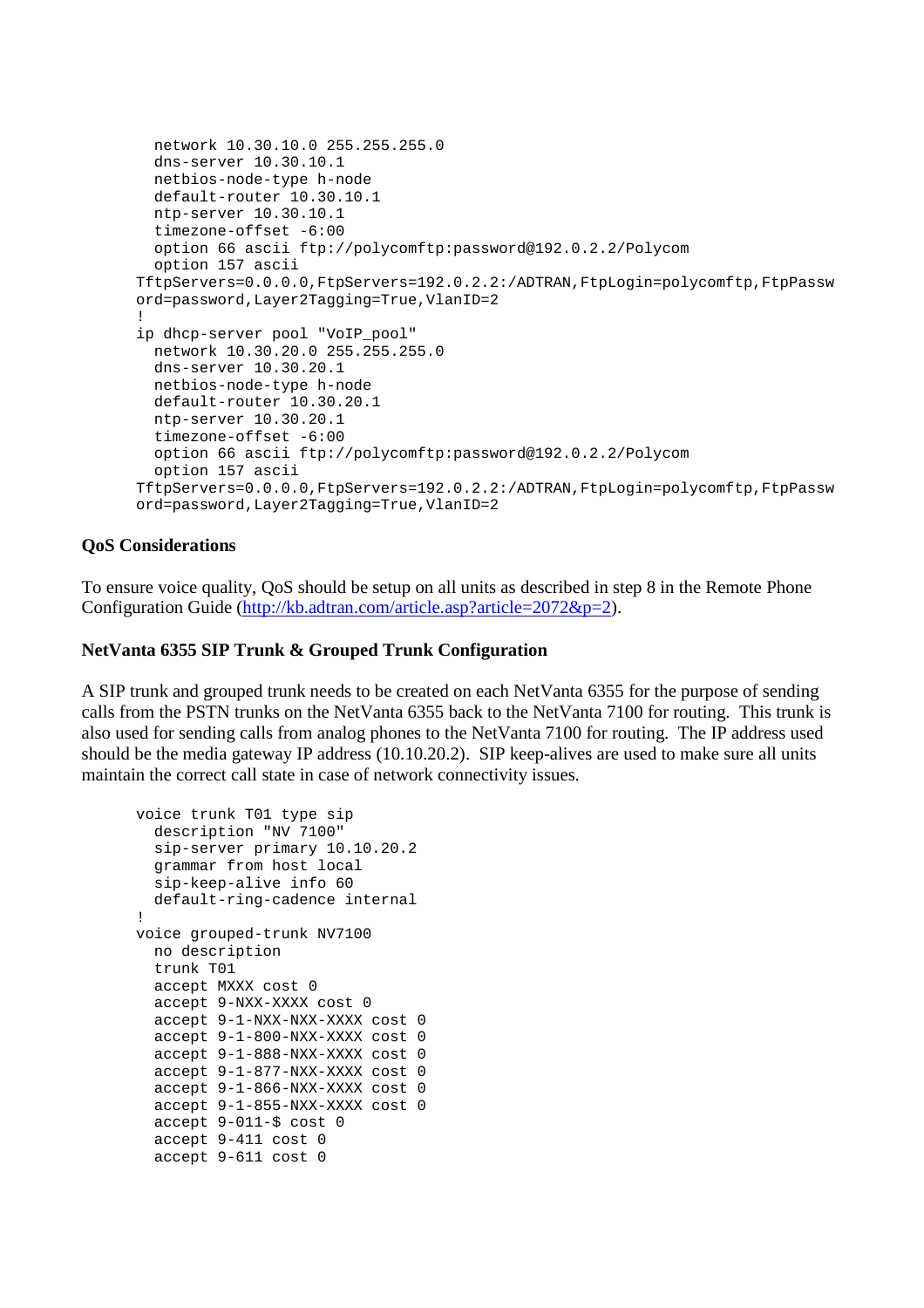```
 accept 9-911 cost 0 
 accept 9-0-NXX-NXX-XXXX cost 0 
 accept 9-10-10-XXX-$ cost 0 
 reject 9-976-XXXX 
 reject 9-1-900-NXX-XXXX 
 reject 9-1-976-NXX-XXXX
```
## **NetVanta 6355 PSTN Trunks & Grouped Trunk Configuration**

A trunk accounts and grouped trunk for the PSTN trunks needs to be created on each NetVanta 6355 for the purpose of sending calls from the NetVanta 6355 to the PSTN for least cost routing. This trunk is also used for sending calls to the PSTN directly when the NetVanta 7100 is unreachable.

The grouped trunk accepts numbers dialed both with and without a leading 9. Outbound calls that go through the NetVanta 7100 will have had the leading 9 stripped before reaching the NetVanta 6355. However, the leading 9 will not be stripped when the NetVanta 7100 is unreachable, which is why those number templates are also accepted. When present, such as during failover, the leading 9 is stripped on the voice trunk with the "match dnis" statements.

"prefer trunk-routing" is used to make the SIP trunk the first choice for routing calls from the PSTN trunks because all call routing and features are handled by the NetVanta 7100.

The cost is set to 200 so that analog phones on the NetVanta 6355 first attempt to route their calls to the NetVanta 7100 instead of directly out the PSTN trunks. This is done because the NetVanta 6355 cannot provide features locally.

Remote Site A

```
voice trunk T02 type isdn 
  description "PSTN" 
  resource-selection linear descending 
   connect isdn-group 1 
   match dnis "9-NXX-XXXX" substitute "NXX-XXXX" 
  match dnis "9-NXX-NXX-XXXX" substitute "NXX-NXX-XXXX" 
  match dnis "9-1-NXX-NXX-XXXX" substitute "1-NXX-NXX-XXXX" 
  match dnis "9-NXX" substitute "NXX" 
  match dnis "9-011-$" substitute "011-$" 
  rtp delay-mode adaptive 
  prefer trunk-routing 
! 
voice grouped-trunk PRI 
  no description 
  trunk T02 
  accept NXX-XXXX cost 200 
  accept 1-NXX-NXX-XXXX cost 200 
  accept 1-800-NXX-XXXX cost 200 
  accept 1-888-NXX-XXXX cost 200 
  accept 1-877-NXX-XXXX cost 200 
  accept 1-866-NXX-XXXX cost 200 
  accept 1-855-NXX-XXXX cost 200 
  accept 011-$ cost 200 
  accept 411 cost 200 
  accept 611 cost 200 
  accept 911 cost 200 
   accept 0-NXX-NXX-XXXX cost 200
```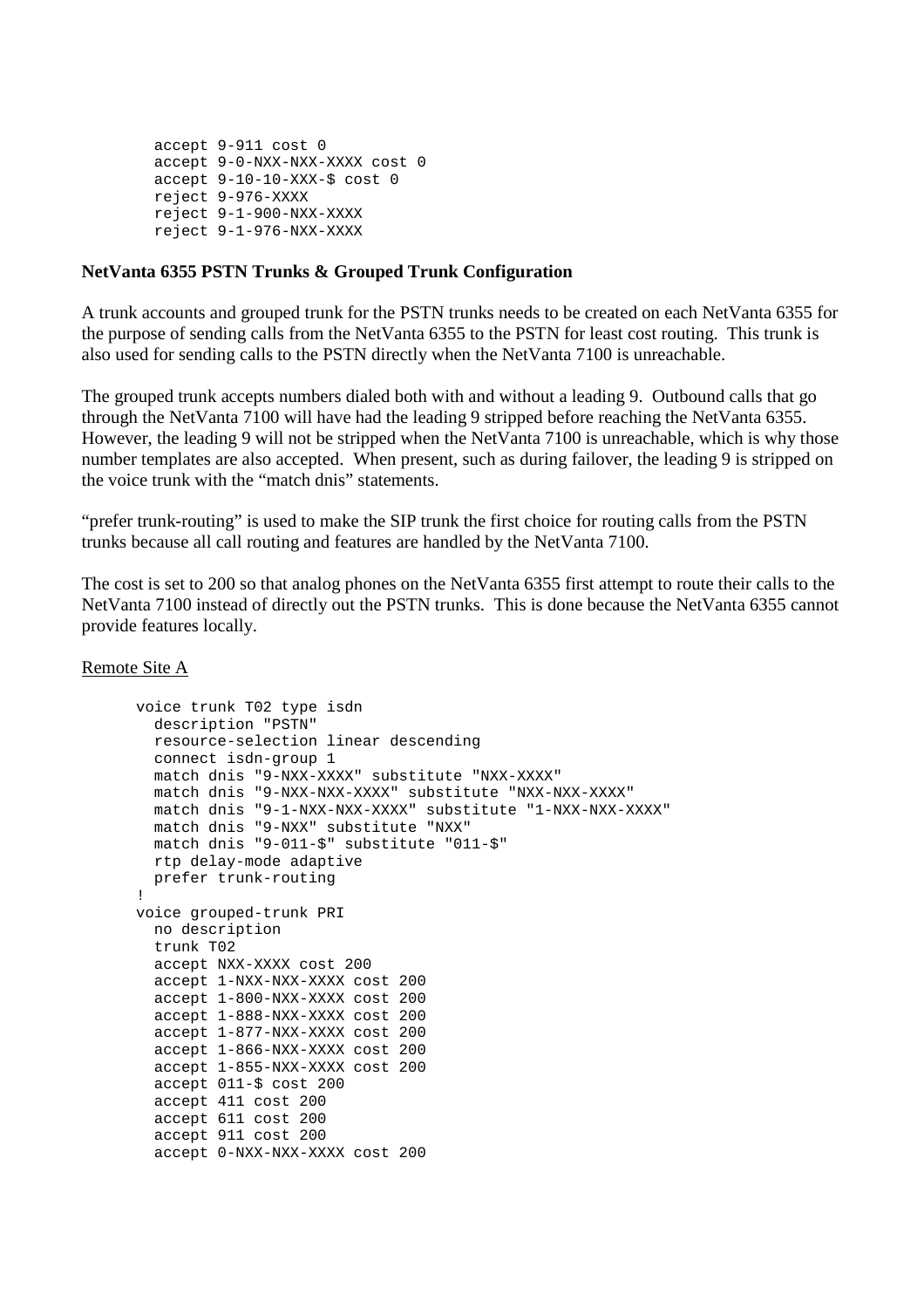```
 accept 10-10-XXX-$ cost 200 
 accept 9-NXX-XXXX cost 200 
 accept 9-1-NXX-NXX-XXXX cost 200 
 accept 9-1-800-NXX-XXXX cost 200 
 accept 9-1-888-NXX-XXXX cost 200 
 accept 9-1-877-NXX-XXXX cost 200 
 accept 9-1-866-NXX-XXXX cost 200 
 accept 9-1-855-NXX-XXXX cost 200 
 accept 9-011-$ cost 200 
 accept 9-411 cost 200 
 accept 9-611 cost 200 
 accept 9-911 cost 200 
 accept 9-0-NXX-NXX-XXXX cost 200 
 accept 9-10-10-XXX-$ cost 200 
 reject 976-XXXX 
 reject 1-900-NXX-XXXX 
 reject 1-976-NXX-XXXX 
 reject 9-976-XXXX 
 reject 9-1-900-NXX-XXXX 
 reject 9-1-976-NXX-XXXX
```
#### Remote Site B

```
voice trunk T02 type analog supervision loop-start 
   description "PSTN" 
   caller-id 
   trunk-number 4300 
   connect fxo 0/1 
   connect fxo 0/2 
  match dnis "9-NXX-XXXX" substitute "NXX-XXXX" 
  match dnis "9-NXX-NXX-XXXX" substitute "NXX-NXX-XXXX" 
  match dnis "9-1-NXX-NXX-XXXX" substitute "1-NXX-NXX-XXXX" 
  match dnis "9-NXX" substitute "NXX" 
  match dnis "9-011-$" substitute "011-$" 
  rtp delay-mode adaptive 
  prefer trunk-routing 
! 
voice grouped-trunk ANALOG_TRUNKS 
  no description 
  trunk T02 
  accept NXX-XXXX cost 200 
  accept 1-NXX-NXX-XXXX cost 200 
  accept 1-800-NXX-XXXX cost 200 
  accept 1-888-NXX-XXXX cost 200 
  accept 1-877-NXX-XXXX cost 200 
  accept 1-866-NXX-XXXX cost 200 
  accept 1-855-NXX-XXXX cost 200 
  accept 011-$ cost 200 
  accept 411 cost 200 
  accept 611 cost 200 
  accept 911 cost 200 
  accept 0-NXX-NXX-XXXX cost 200 
   accept 10-10-XXX-$ cost 200 
   accept 9-NXX-XXXX cost 200 
   accept 9-1-NXX-NXX-XXXX cost 200 
   accept 9-1-800-NXX-XXXX cost 200 
   accept 9-1-888-NXX-XXXX cost 200 
   accept 9-1-877-NXX-XXXX cost 200 
   accept 9-1-866-NXX-XXXX cost 200
```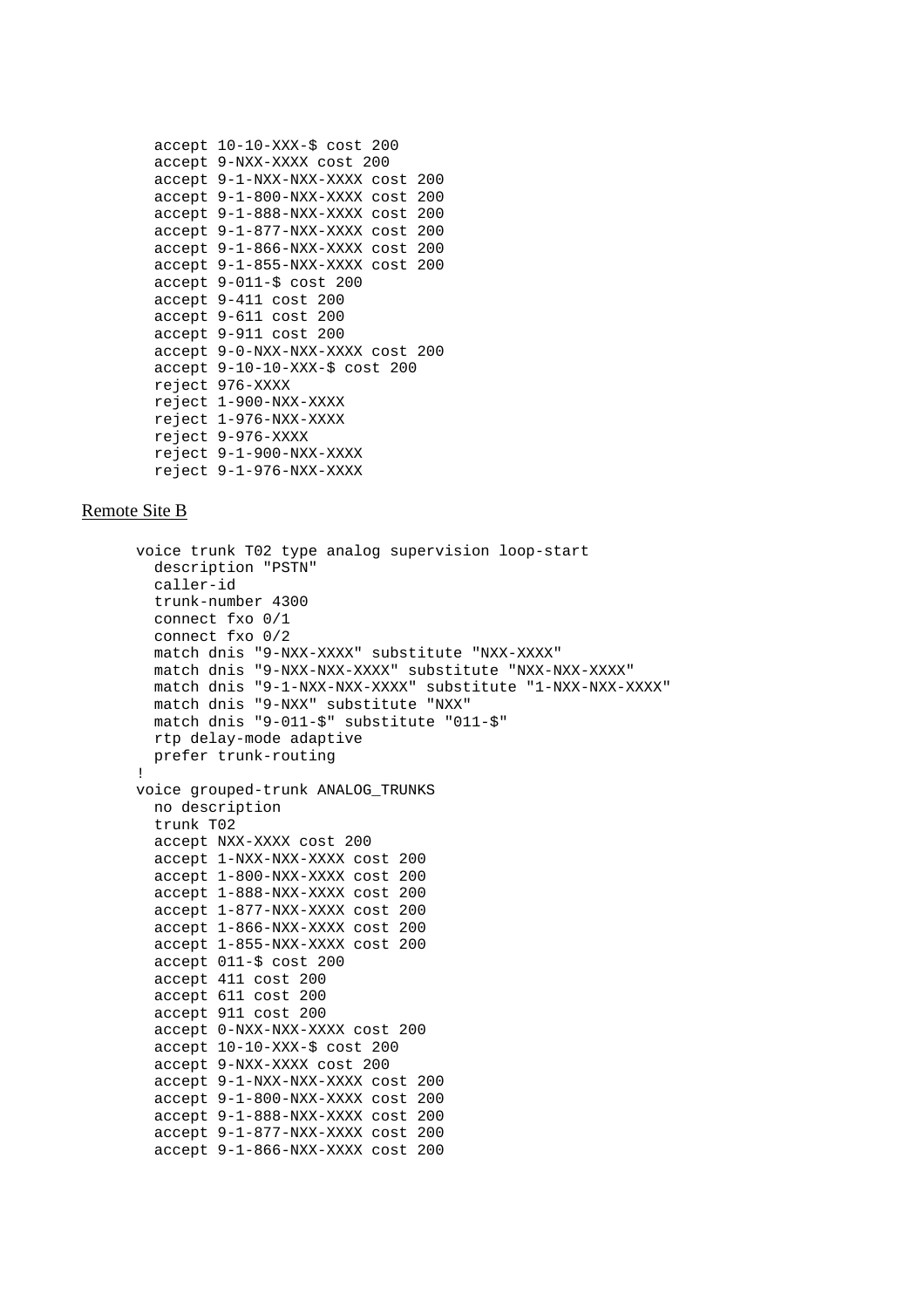```
 accept 9-1-855-NXX-XXXX cost 200 
 accept 9-011-$ cost 200 
 accept 9-411 cost 200 
 accept 9-611 cost 200 
 accept 9-911 cost 200 
 accept 9-0-NXX-NXX-XXXX cost 200 
 accept 9-10-10-XXX-$ cost 200 
 reject 976-XXXX 
 reject 1-900-NXX-XXXX 
 reject 1-976-NXX-XXXX 
 reject 9-976-XXXX 
 reject 9-1-900-NXX-XXXX 
 reject 9-1-976-NXX-XXXX
```
#### **NetVanta 6355 SIP Proxy Configuration**

To force all SIP phones on the NetVanta 6355s to use the SIP Proxy, it should be configured as follows:

ip sip proxy ip sip proxy transparent

To force 911 calls to immediately be routed to the PSTN trunks on the NetVanta 6355 without first passing through the NetVanta 7100, add the following lines to the configuration:

```
ip sip proxy emergency-call-routing accept 911 
ip sip proxy emergency-call-routing accept 9-911
```
## **NetVanta 6355 Analog User Configuration**

Analog users on the NetVanta 6355s should be configured to register to the NetVanta 7100 via the SIP trunk. Analog user 4200 would be configured as follows on the Remote Site B NetVanta 6355.

```
voice user 4200 
   connect fxs 0/1 
   sip-identity 4200 T01 register auth-name 4200 password 1234
```
## **NetVanta 7100 Trunk Configuration**

SIP trunks need to be created to on the 7100 destined to the media gateway IP address of each remote NetVanta 6355. These trunks are used for sending calls out the PSTN trunks on the remote NetVanta 6355s, and for receiving calls from the PSTN trunks on the remote devices. SIP keep-alives are used to make sure all units maintain the correct call state in case of network connectivity issues.

```
voice trunk T01 type isdn 
  description "PSTN" 
  resource-selection linear descending 
  connect isdn-group 1 
  rtp delay-mode adaptive 
! 
voice trunk T02 type sip 
  description "Remote A" 
   sip-server primary 10.20.20.2 
   grammar from host local 
   sip-keep-alive info 60 
  default-ring-cadence internal
```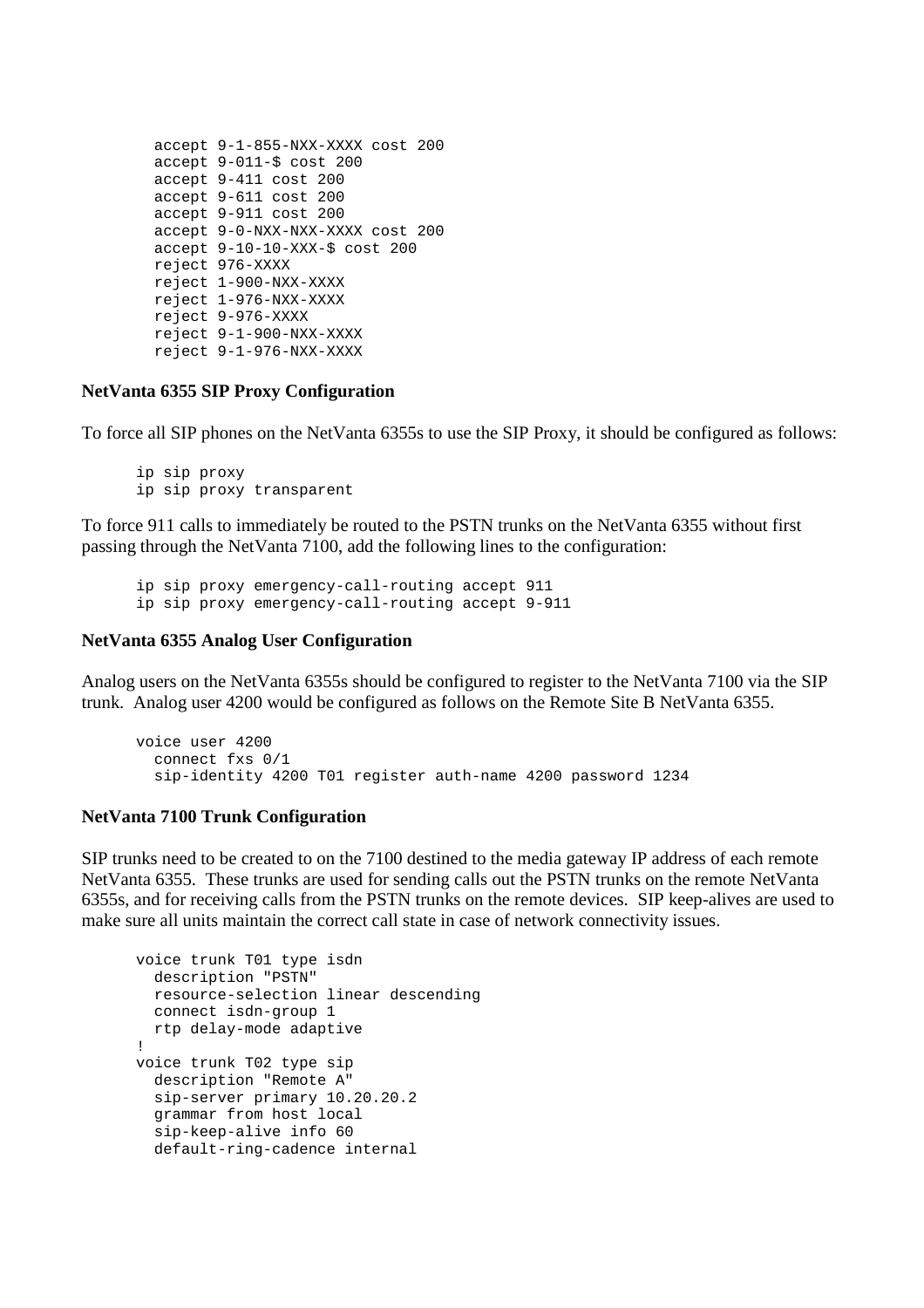```
! 
voice trunk T03 type sip 
  description "Remote B" 
  sip-server primary 10.30.20.2 
  grammar from host local 
   sip-keep-alive info 60 
   default-ring-cadence internal
```
# **NetVanta 7100 Grouped Trunk Configuration**

There are three common options for determining which users can use which PSTN trunks. The first option is to allow users from all sites to use all trunks in a true least cost routing scenario. The second option is to allow the remote site users to use their local trunks for local calls, but force all long distance calls out the PRI at the main site. The final option is to only allow users to use their local trunks for all calls

# Option 1 – True Least Cost Routing

In a true least cost routing scenario, the trunks on the remote site NetVanta 6355s are used for calls that are local to those sites, and the PRI off the NetVanta 7100 is used for all other calls. The ANI lists and trunk lists are used to force 7 digit local dialing out the correct trunk. The trunk lists are needed because when a phone is forwarded, the call is considered to have originated from the trunk on which it was received. The additional SIP trunks for the remote sites are used to convert from 11 digit DNIS to 7 digit DNIS for dialing at the remote sites.

```
voice ani-list Local_ANI 
  ani 2XXX 
! 
voice ani-list Remote_A_ANI 
  ani 3XXX 
! 
voice ani-list Remote_B_ANI 
  ani 4XXX 
! 
voice trunk-list Local_Trunks 
  trunk T01 
! 
voice trunk-list Remote_A_Trunks 
   trunk T02 
! 
voice trunk-list Remote_B_Trunks 
   trunk T03 
! 
voice trunk T04 type sip 
  description "Remote A" 
  match dnis 1-615-NXX-XXXX sub NXX-XXXX 
  sip-server primary 10.20.20.2 
  grammar from host local 
  default-ring-cadence internal 
! 
voice trunk T05 type sip 
  description "Remote B" 
  match dnis 1-205-NXX-XXXX sub NXX-XXXX 
  sip-server primary 10.30.20.2 
  grammar from host local 
  default-ring-cadence internal
```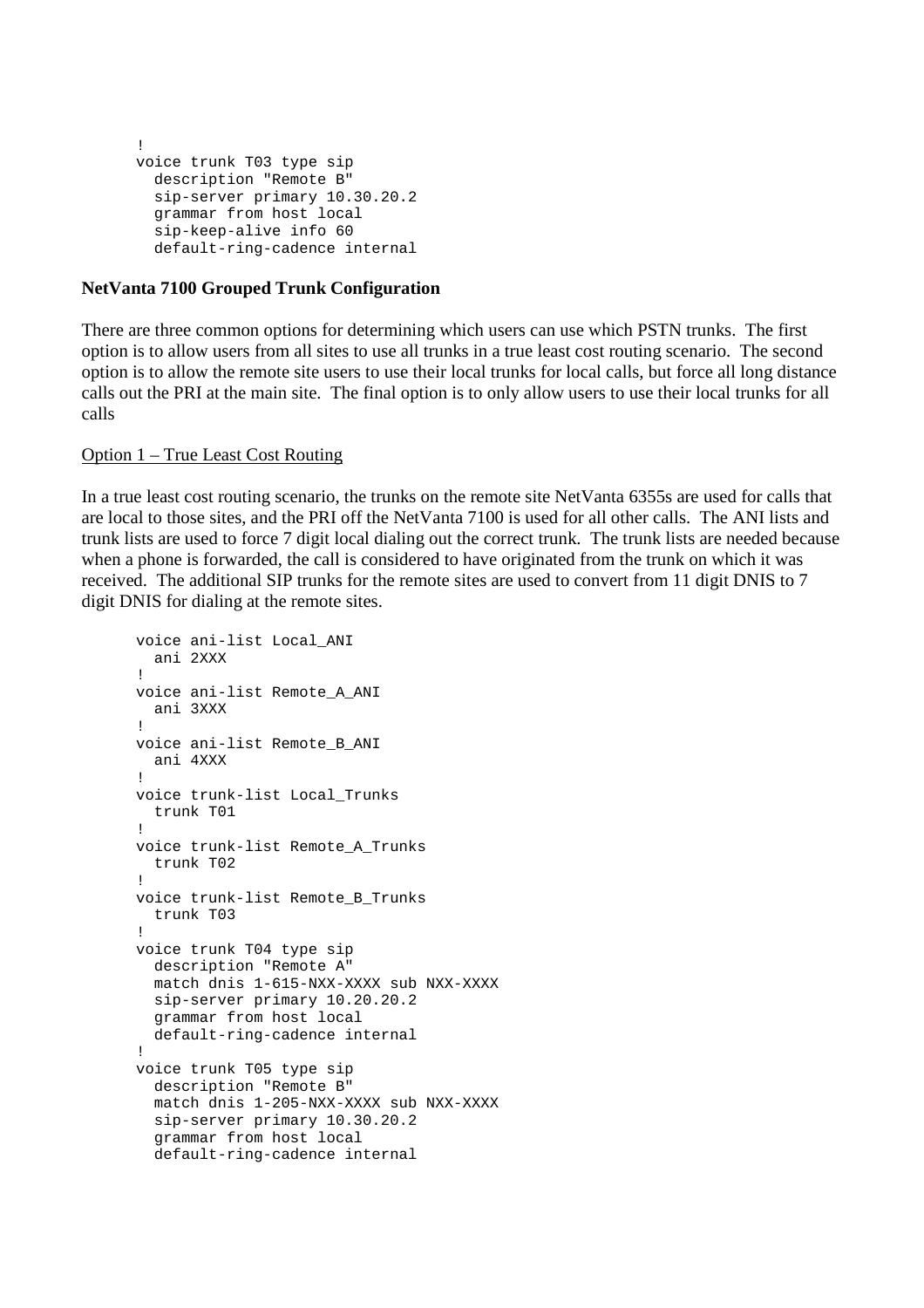```
! 
voice grouped-trunk PRI 
  no description 
  trunk T01 
  accept 1-NXX-NXX-XXXX cost 0 
  accept 1-800-NXX-XXXX cost 0 
  accept 1-888-NXX-XXXX cost 0 
  accept 1-877-NXX-XXXX cost 0 
  accept 1-866-NXX-XXXX cost 0 
  accept 1-855-NXX-XXXX cost 0 
  accept 011-$ cost 0 
  accept 0-NXX-NXX-XXXX cost 0 
  accept 10-10-XXX-$ cost 0 
  reject 976-XXXX 
  reject 1-900-NXX-XXXX 
  reject 1-976-NXX-XXXX 
! 
voice grouped-trunk PRI_LOCAL_DIALING 
  no description 
   trunk T01 
   accept NXX-XXXX cost 0 
   accept 411 cost 0 
   accept 611 cost 0 
   accept 911 cost 0 
  reject 976-XXXX 
   permit list Local_ANI 
  permit list Local_Trunks 
! 
voice grouped-trunk REMOTE_A_LOCAL_DIALING 
  no description 
  trunk T02 
  accept NXX-XXXX cost 0 
  accept 411 cost 0 
  accept 611 cost 0 
  accept 911 cost 0 
  permit list Remote_A_ANI 
  permit list Remote_A_Trunks 
! 
voice grouped-trunk REMOTE_A_REMOTE_DIALING 
  no description 
  trunk T04 
  accept 1-615-NXX-XXXX cost 0 
  permit list Local_ANI 
  permit list Local_Trunks 
  permit list Remote_B_ANI 
  permit list Remote_B_Trunks 
! 
voice grouped-trunk REMOTE_B_LOCAL_DIALING 
  no description 
   trunk T03 
   accept NXX-XXXX cost 0 
  accept 411 cost 0 
  accept 611 cost 0 
  accept 911 cost 0 
  permit list Remote_B_ANI 
  permit list Remote_B_Trunks 
! 
voice grouped-trunk REMOTE_B_REMOTE_DIALING 
  no description 
   trunk T05
```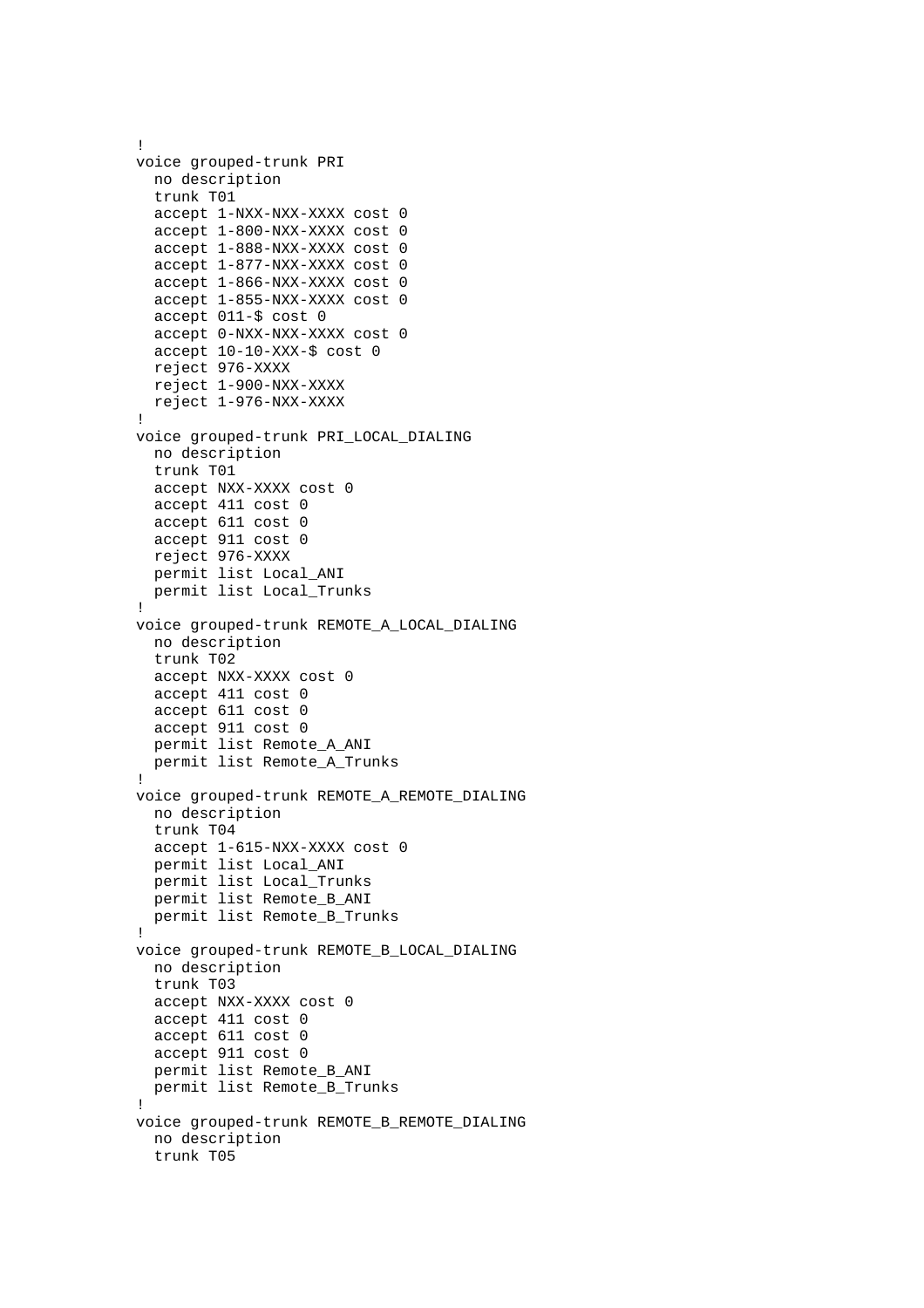```
 accept 1-205-NXX-XXXX cost 0 
 permit list Local_ANI 
 permit list Local_Trunks 
 permit list Remote_A_ANI 
 permit list Remote_A_Trunks
```
#### Option 2 – Remote Sites Use Local Trunks for Local Calls

In this scenario, users at the remote sites are permitted to use their trunks for local calls, but long distance calls will be routed out the PRI at the main site. The ANI lists and trunk lists are used to force 7 digit local dialing out the correct trunk. The trunk lists are needed because when a phone is forwarded, the call is considered to have originated from the trunk on which it was received.

```
voice ani-list Local_ANI 
   ani 2XXX 
! 
voice ani-list Remote_A_ANI 
   ani 3XXX 
! 
voice ani-list Remote_B_ANI 
   ani 4XXX 
! 
voice trunk-list Local_Trunks 
   trunk T01 
! 
voice trunk-list Remote_A_Trunks 
   trunk T02 
! 
voice trunk-list Remote_B_Trunks 
   trunk T03 
! 
voice grouped-trunk PRI 
   no description 
   trunk T01 
   accept 1-NXX-NXX-XXXX cost 0 
   accept 1-800-NXX-XXXX cost 0 
   accept 1-888-NXX-XXXX cost 0 
   accept 1-877-NXX-XXXX cost 0 
   accept 1-866-NXX-XXXX cost 0 
   accept 1-855-NXX-XXXX cost 0 
   accept 011-$ cost 0 
   accept 0-NXX-NXX-XXXX cost 0 
   accept 10-10-XXX-$ cost 0 
   reject 976-XXXX 
   reject 1-900-NXX-XXXX 
   reject 1-976-NXX-XXXX 
! 
voice grouped-trunk PRI_LOCAL_DIALING 
   no description 
   trunk T01 
   accept NXX-XXXX cost 0 
   accept 411 cost 0 
   accept 611 cost 0 
   accept 911 cost 0 
   reject 976-XXXX 
   permit list Local_ANI 
   permit list Local_Trunks 
!
```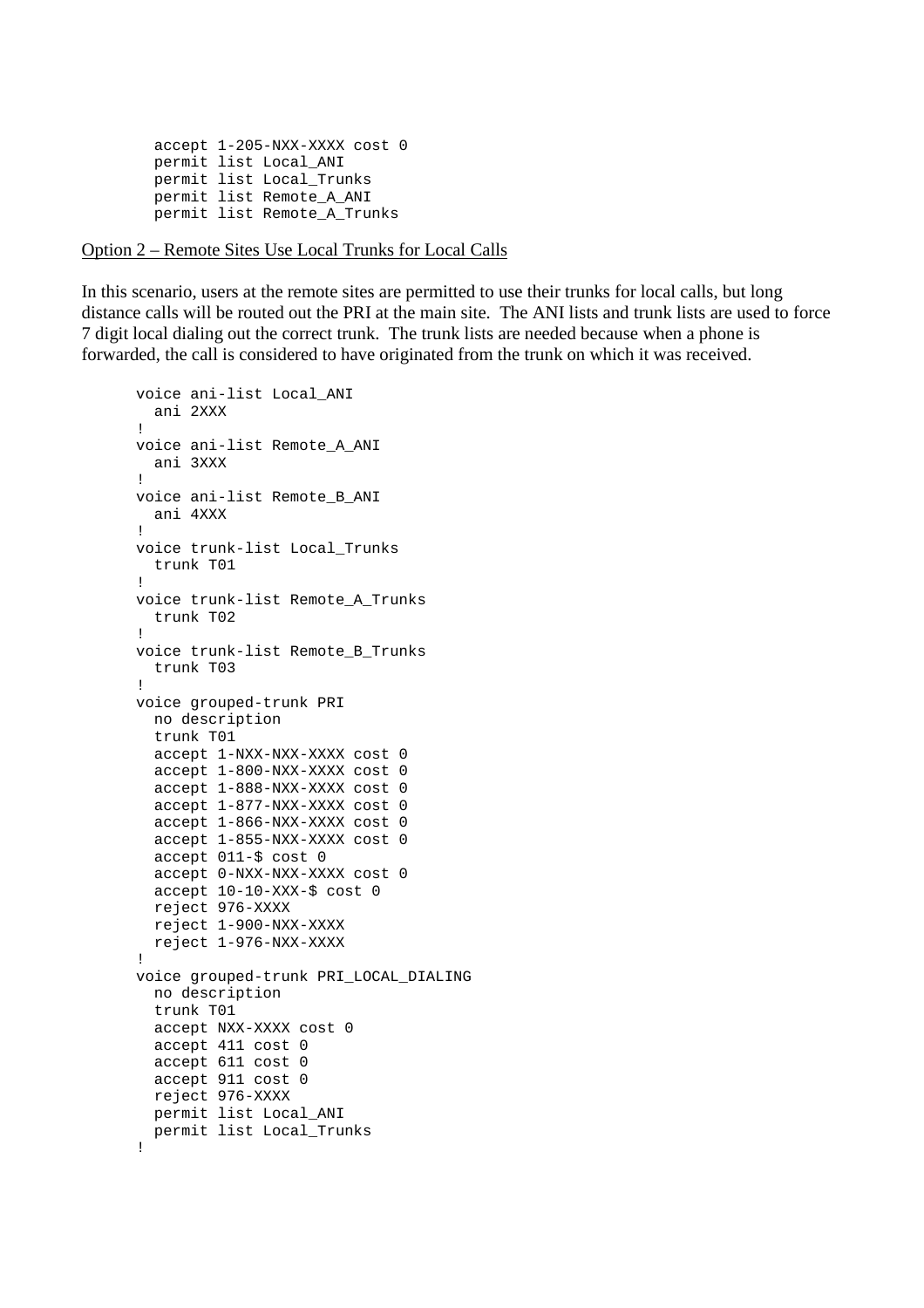```
voice grouped-trunk REMOTE_A_LOCAL_DIALING 
   no description 
   trunk T02 
   accept NXX-XXXX cost 0 
   accept 411 cost 0 
   accept 611 cost 0 
   accept 911 cost 0 
  permit list Remote_A_ANI 
  permit list Remote_A_Trunks 
! 
voice grouped-trunk REMOTE_B_LOCAL_DIALING 
  no description 
   trunk T03 
   accept NXX-XXXX cost 0 
   accept 411 cost 0 
   accept 611 cost 0 
   accept 911 cost 0 
   permit list Remote_B_ANI 
   permit list Remote_B_Trunks
```
Option 3 – Remote Sites Use Local Trunks for All Calls

In this scenario, users from each site only use the trunks that are local to their site. The ANI lists and trunk lists are used to force calls out the correct trunk based on which site the call was originated from. The trunk lists are needed because when a phone is forwarded, the call is considered to have originated from the trunk on which it was received.

```
voice ani-list Local_ANI 
   ani 2XXX 
! 
voice ani-list Remote_A_ANI 
   ani 3XXX 
! 
voice ani-list Remote_B_ANI 
   ani 4XXX 
! 
voice trunk-list Local_Trunks 
   trunk T01 
! 
voice trunk-list Remote_A_Trunks 
   trunk T02 
! 
voice trunk-list Remote_B_Trunks 
   trunk T03 
! 
voice grouped-trunk PRI 
   no description 
   trunk T01 
   accept NXX-XXXX cost 0 
   accept 1-NXX-NXX-XXXX cost 0 
   accept 1-800-NXX-XXXX cost 0 
   accept 1-888-NXX-XXXX cost 0 
   accept 1-877-NXX-XXXX cost 0 
   accept 1-866-NXX-XXXX cost 0 
   accept 1-855-NXX-XXXX cost 0 
   accept 011-$ cost 0 
   accept 411 cost 0 
   accept 611 cost 0
```